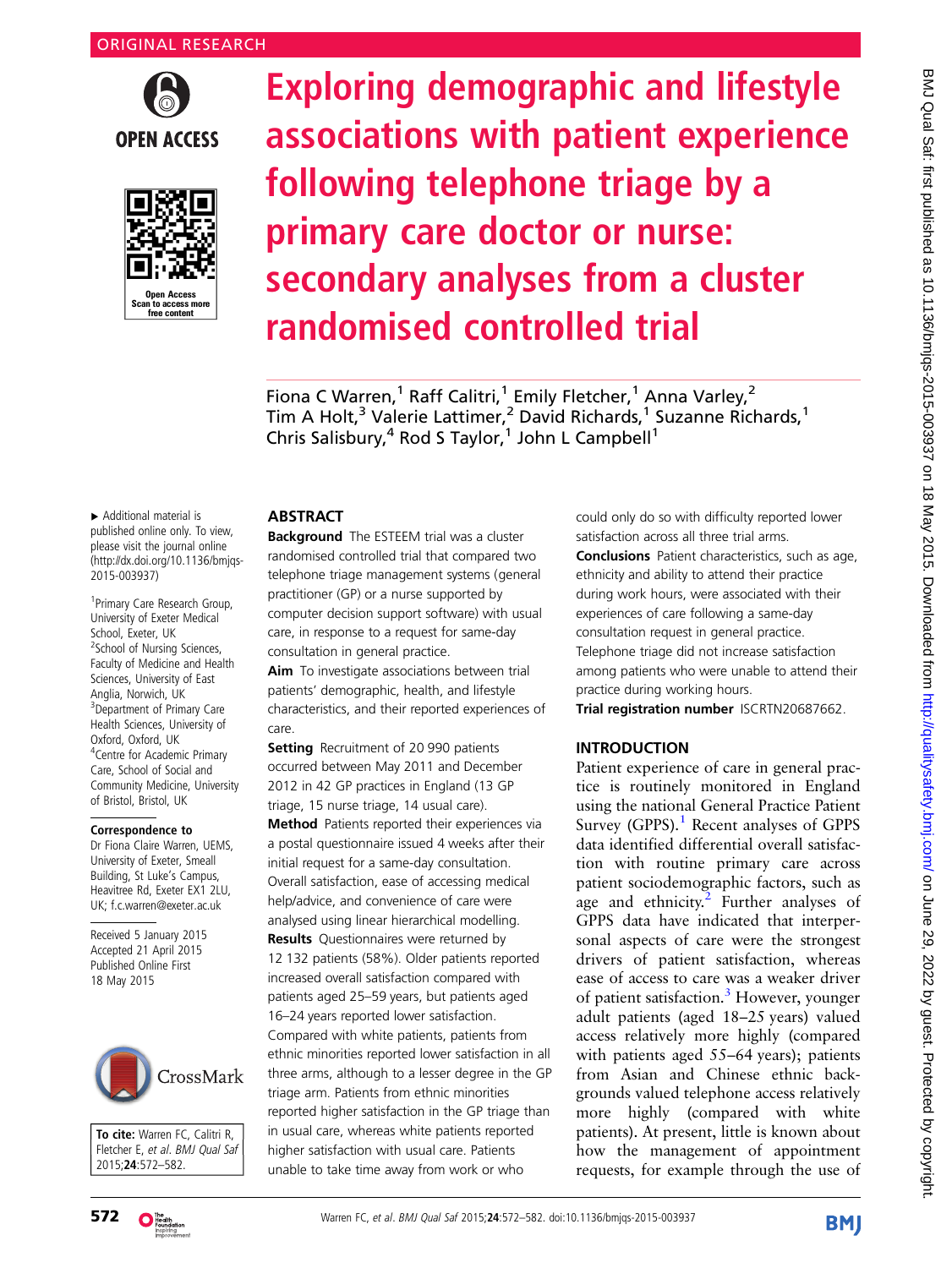triage systems, may have an impact on patient experience of care. While providing important data on patients' experiences in primary care, both routine and out of hours, GPPS does not specifically address patient experience following requests for a prompt consultation within routine practice hours, for example a telephone request to see a general practitioner (GP) that same day.

A systematic review of patient satisfaction with tele-phone triage models<sup>[4](#page-9-0)</sup> identified two randomised controlled trials  $(RCTs)$ .<sup>[5 6](#page-9-0)</sup> The more recent of these was conducted in two practices in Scotland and randomised patients who contacted their practice to request a same-day appointment to either a face-to-face appointment on that day or to telephone triage by a  $GP^6$  $GP^6$ . That trial found no significant difference in patient satisfaction; however, the control group received a same-day face-to-face GP consultation, which may not routinely be available to all patients requesting such a consultation in all practices. Thus, the comparison of GP telephone triage versus a same-day face-to-face GP consultation may not be generalisable to many practices.

The ESTEEM three-arm cluster RCT investigated the effects of two forms of triage, one led by GPs and the other led by nurses using computer-supported decision-making software, compared with usual care (defined as the care that the patient would normally receive from his/her practice when requesting a same-day GP consultation). The design and primary findings of ESTEEM have been described elsewhere,<sup>7</sup> as well as a detailed account of the process evaluation $10$ and a discussion of differences in communication comparing GPs and nurses performing telephone triage. $11$ Conducted in four regions of England, this large cluster RCT (randomisation was conducted at the level of the practice) collected data from 20 990 patients within 42 GP practices. The aim of the trial was to compare the effects of the two triage systems with usual care, with regard to healthcare resource use, safety, health-related outcomes and patient satisfaction outcomes, among patients who had requested a same-day face-to-face consultation with a GP. Initial analyses of the trial data indicated that patients' reports of their experience of care were generally positive, although there was some evidence that nurse triage was less positively regarded by patients compared with both usual care and GP triage.<sup>89</sup>

This paper presents more detailed analyses of the ESTEEM trial data regarding patients' experience of, or satisfaction with, care. The secondary analyses reported here sought to (i) identify any patient characteristics associated with patient experience and (ii) determine whether there were any differences in reporting of experience across trial arms among different groups as defined by patient characteristics. We address these issues with regard to patient sociodemographic characteristics (gender, age, ethnic group and deprivation status) and health/lifestyle characteristics

(presence of a long-standing health condition and selfreported ability to take time away from work during the patient's typical working hours if relevant).

# **METHODS**

The data collection and analysis methods of the ESTEEM trial have been reported elsewhere.<sup>[7](#page-10-0)–9</sup>

### Patient questionnaire

All eligible patients within ESTEEM were sent a postal questionnaire (including a participant information sheet and reply-paid envelope) 4 weeks after the initial same-day consultation request. Further details on the development of the ESTEEM questionnaire have been reported elsewhere.<sup>[9](#page-10-0)</sup> To maximise response rates, nonrespondents to initial mailings were sent up to two reminders (after 2 and 4 weeks had elapsed respectively). Implied consent to participate was evidenced by return of the questionnaire. The questionnaire included six evaluative items inviting the patient (or a parent/carer) to rate aspects of the care received by the patient on the day of the consultation request. We investigated three aspects of patient care: (i) overall satisfaction with care (scored on a Likert scale of 1–5: 1—very satisfied; 2—fairly satisfied; 3—neither satisfied not dissatisfied; 4—fairly dissatisfied; 5—very dissatisfied); (ii) ease of getting medical help or advice for the problem (scored on a Likert scale of 1–5: 1—very easy; 2—fairly easy; 3—neither easy nor difficult; 4—fairly difficult; 5—very difficult); and (iii) convenience of care (scored on a Likert scale of 1–4: 1 —very convenient; 2—fairly convenient; 3—not very convenient; 4—not at all convenient).

### Patient characteristics

Data on age and gender were available for all patients within the trial (supplied from practice records), with data on deprivation being available for patients whose postcode (supplied from practice records) could be mapped to an Indices of Multiple Deprivation (IMD)  $2010$  score.<sup>[12](#page-10-0)</sup> Data on ethnicity, presence of a longstanding health condition and ease of taking time away from work were only available if the patient returned a questionnaire with the relevant item completed. Age was categorised into six ranges: 0–4 years; 5–11 years; 16–24 years; 25–59 years (reference category); 60–74 years; 75 years and older (patients aged 12–15 years were excluded from the trial due to reasons of confidentiality, as some patients in this age group may wish their parents/guardians to be unaware of their clinician consultation; should the parents/ guardians open a questionnaire addressed to the patient, they would be alerted to this fact).

The ESTEEM questionnaire invited patients to report their ethnic group using five categories. Ethnic group was then dichotomised for the purposes of these analyses as 'white' and 'other ethnic group' (comprising Mixed/multiple ethnic groups, Asian/Asian British,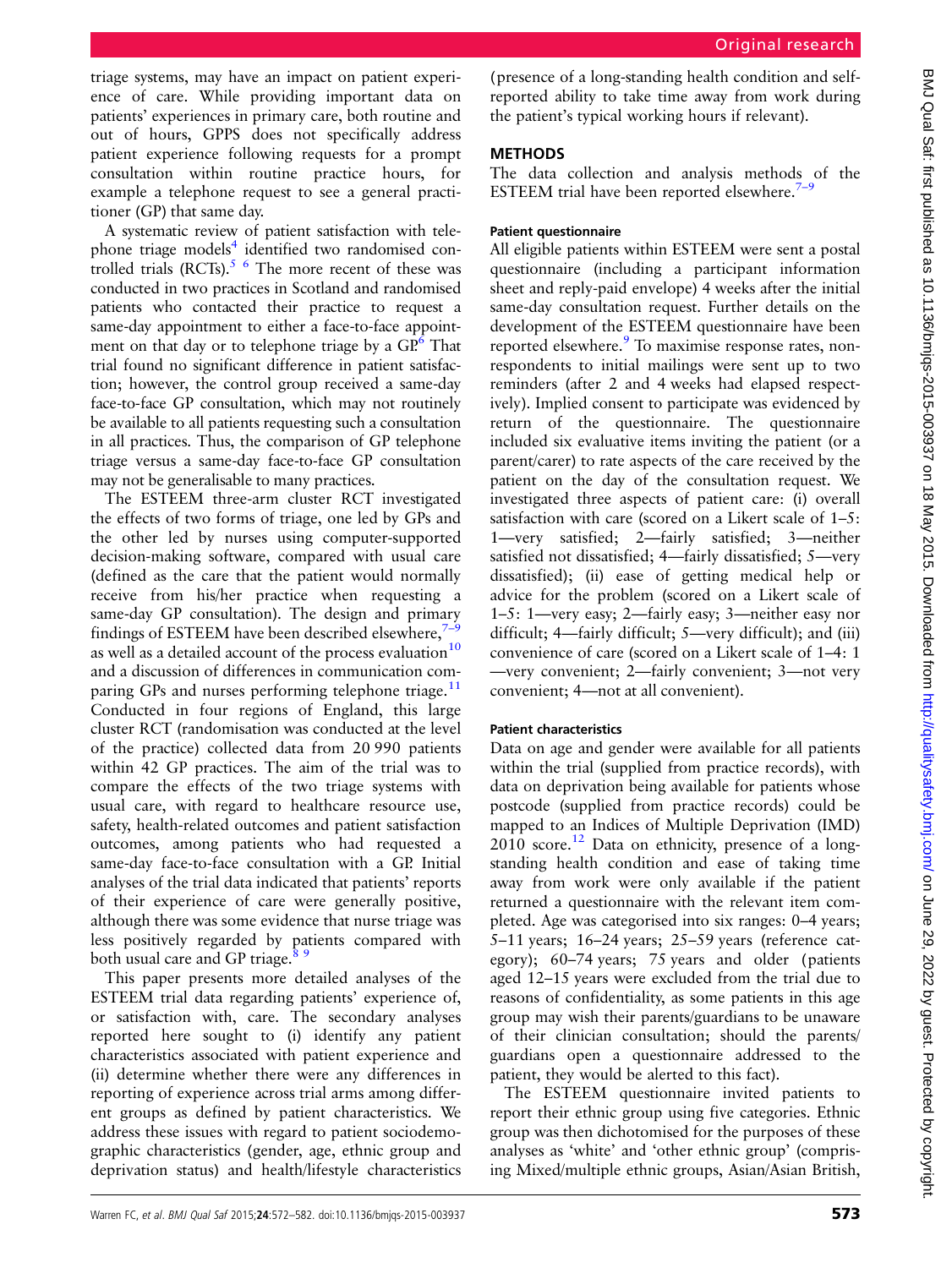# Original research

Black/African/Caribbean/Black British, and Other ethnic group) due to the small number of patients from ethnic minority backgrounds. Deprivation status was based on IMD 2010 scores mapped to the patient's residential postcode. Deprivation was divided into five quintiles based on rank (using national quintiles as cut-off points), using the least deprived quintile as the reference category. Patients reported how easy it was for them to attend a GP consultation at their practice during working hours (categorised as easily, with difficulty or unable to attend during working hours), with the option to record if the question was not relevant (eg, if the patient was a child or non-working adult); the 'not relevant' category was used as the reference group within analyses. Patients also reported the presence/absence of a long-standing health condition.

### Statistical methods

The satisfaction/experience outcome variables were linearised on a scale of 0–100 (lower values indicating lower levels of negative response) to facilitate ease of interpretation.<sup>[2](#page-9-0)</sup> On this scale, a difference of  $\lt$ 3 points is considered to be of small magnitude in practical terms.[13](#page-10-0) All analyses took the form of multilevel linear regression models (using the Stata command 'xtmixed') with a random effect on practice (cluster).<sup>[14](#page-10-0)</sup> The multilevel structure provides a 'within practice' approach, evaluating differences across sociodemographic characteristics within each practice and allowing each practice to have its own baseline score within the model. This approach allows for 'clustering' of participants with specific sociodemographic characteristics within a practice. $^{2}$  $^{2}$  $^{2}$  However, our aim was not to evaluate the degree of variation in an outcome that was attributable to practice level variation, $14$  as this was not an issue of interest in our analyses; rather, we aimed to evaluate the effects of sociodemographic covariates after adjusting for practice level variables and accounting for the multilevel nature of the data. All minimisation variables used in the cluster randomisation procedure of the ESTEEM trial (practice list size (small, medium, large), practice deprivation (deprived/ non-deprived) and location (Bristol, Devon, Norwich, Warwick) $7-9$  $7-9$ ) were included as fixed effect variables in all analyses as was trial arm (using usual care as the reference group).

A series of multivariable models were fitted to investigate potential associations between the sociodemographic/lifestyle variables and each outcome variable individually. Potential interactions of sociodemographic variables with trial arm were also investigated, by inclusion of one potential interaction term within an individual model. Although the mode of management actually received by individual patients varied within each arm as well as across  $a$ rms, $9$  we have taken the pragmatic approach of analysing patient experience outcomes by allocated trial arm rather than by the mode of management received.

Sociodemographic/lifestyle variables that were found to be not significantly associated with an individual outcome variable (within a multivariable model) were excluded from the final model for that outcome variable. The p value for statistical significance was set at  $\leq 0.05$  for main effects and  $\leq 0.1$  for an interaction term.

Marginal means were reported for statistically significant interaction effects between trial arm and the specified sociodemographic/lifestyle factor. Marginal mean scores indicated the expected score for specified patient characteristic groups (eg, by gender) across the three trial arms individually (eg, male patients receiving usual care, male patients receiving GP triage, and so on to encompass the six possible combinations of three trial arms and two genders). Such scores are based on the assumption that all patients in the model take the specified values for trial arm and gender, while all other variables within the model retain their observed values.

All analyses were performed on an intention-to-treat basis (not all patients received the management method allocated to their practice<sup>[9](#page-10-0)</sup>) using complete case data. All analyses were conducted using Stata v.12.

### RESULTS

### Study population characteristics

Of the 20 990 patients within ESTEEM, 12 132 (58%) returned a questionnaire that included at least one completed question. A smaller proportion of patients who were sent a questionnaire responded to the question on overall satisfaction in nurse triage (3704/7012; 53%) compared with 4093/7283 (56%) in usual care and 4034/6695 (60%) in GP triage. Of 12 132 questionnaire respondents, 11 831 (98%) completed the question regarding overall satisfaction; their demographic characteristics are presented in [table 1](#page-3-0); demographic data for questionnaire respondents and a detailed analysis of the factors associated with ques-tionnaire response are reported elsewhere.<sup>[9](#page-10-0)</sup> The predominantly female sample reflected the overall study sample. However, patients in older age groups (60 and over) were over-represented within the sample of patients who provided satisfaction data compared with the overall study sample, whereas young adults (aged 16–24 years) were under-represented. Patients in the most deprived quintile were under-represented both in the overall study sample and the sample providing experience data.<sup>[9](#page-10-0)</sup> Of 12 132 questionnaire respondents, 11 119 (92%) provided data on the ease of getting medical help or advice; 11 783 (97%) provided data on convenience of care. The frequencies for each response category are set out in the ESTEEM report.<sup>[9](#page-10-0)</sup>

### Overall satisfaction with care

Overall, patients were satisfied with their care, with approximately 90% of responding patients in each trial arm reporting that they were 'very' or 'fairly'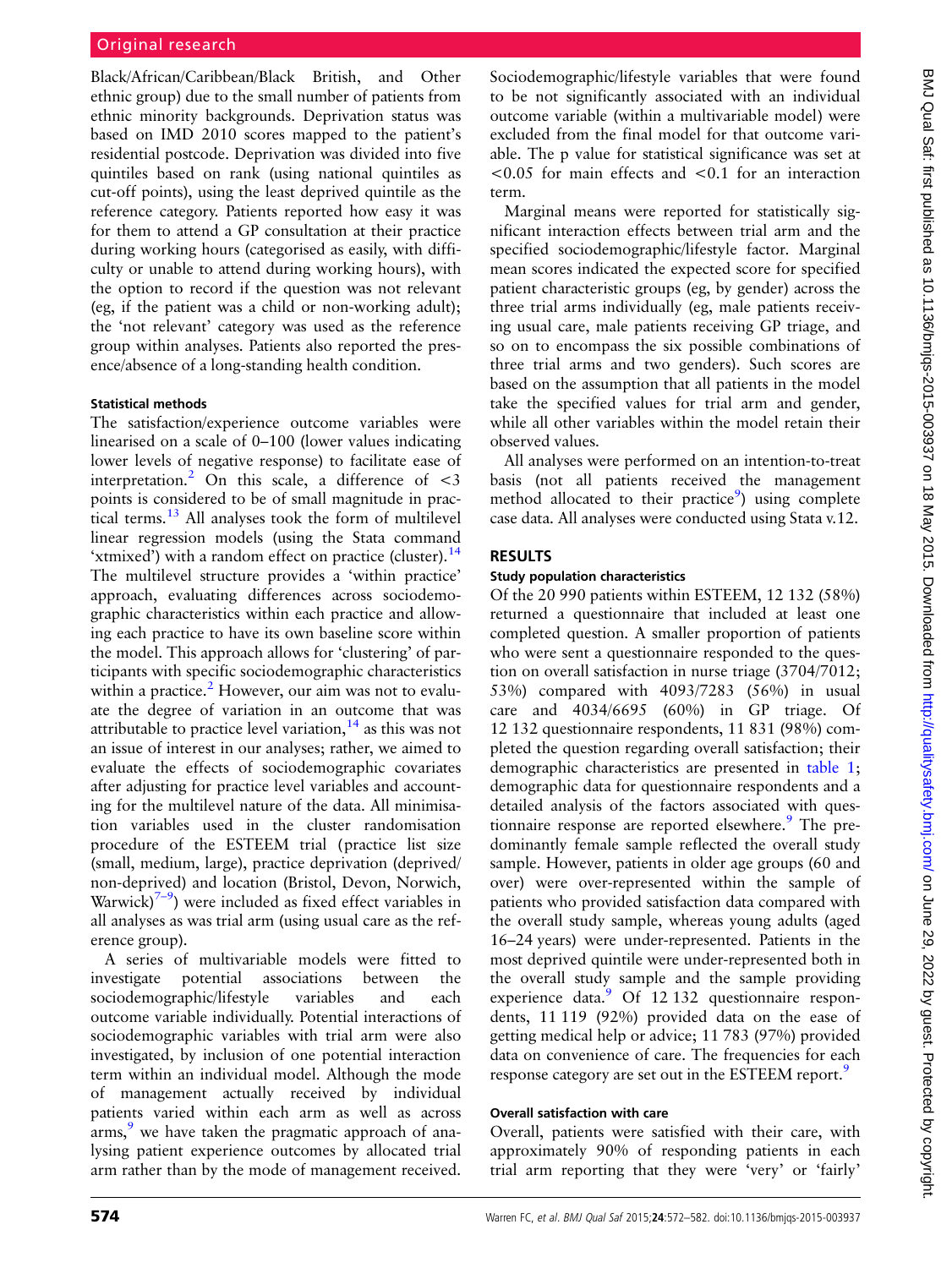<span id="page-3-0"></span>

|                                                                 | <b>Usual care</b><br>(UC; N=4093) | <b>GP</b> triage<br>(GPT; N=4034) | <b>Nurse triage</b><br>(NT; N=3704) |
|-----------------------------------------------------------------|-----------------------------------|-----------------------------------|-------------------------------------|
| Individual patient characteristics derived from practice data*1 |                                   |                                   |                                     |
| Gender; n (%)                                                   |                                   |                                   |                                     |
| Male                                                            | 1579 (38.6)                       | 1601 (39.7)                       | 1417 (38.3)                         |
| Female                                                          | 2514 (61.4)                       | 2433 (60.3)                       | 2287 (61.7)                         |
| Age (years); mean (SD)                                          | 46.8 (24.0)                       | 49.6 (24.8)                       | 47.3 (25.4)                         |
| By category; n (%)                                              |                                   |                                   |                                     |
| Under 5                                                         | 347 (8.5)                         | 325(8.1)                          | 380 (10.2)                          |
| $5 - 11$                                                        | 222(5.4)                          | 210(5.2)                          | 214 (5.8)                           |
| $16 - 24$                                                       | 297(7.3)                          | 227(5.6)                          | 220 (5.9)                           |
| $25 - 59$                                                       | 1757 (42.9)                       | 1591 (39.4)                       | 1487 (40.2)                         |
| $60 - 74$                                                       | 1047 (25.6)                       | 1052 (26.1)                       | 899 (24.3)                          |
| 75 and over                                                     | 423 (10.3)                        | 629 (15.6)                        | 504 (13.6)                          |
| Deprivation (IMD 2010† score); mean (SD), n                     | 16.6 (9.6), 4069                  | 16.2 (10.6), 4025                 | 16.2 (10.5), 3673                   |
| Deprivation (IMD 2010† quintile based on rank); n (%)           |                                   |                                   |                                     |
| Quintile 1 (least deprived)                                     | 817 (20.1)                        | 779 (19.4)                        | 870 (23.7)                          |
| Quintile 2                                                      | 1136 (27.9)                       | 1220 (30.3)                       | 1038 (28.3)                         |
| Quintile 3                                                      | 1089 (26.8)                       | 1198 (29.8)                       | 864 (23.5)                          |
| Quintile 4                                                      | 824 (20.3)                        | 590 (14.7)                        | 665 (18.1)                          |
| Quintile 5 (most deprived)                                      | 203 (5.0)                         | 238 (5.9)                         | 236(6.4)                            |
| Individual patient characteristics derived from questionnaire   |                                   |                                   |                                     |
| Ethnicity-by ethnic group; n (%)                                |                                   |                                   |                                     |
| White                                                           | 3927 (96.5)                       | 3851 (96.1)                       | 3498 (95.2)                         |
| Other ethnic group                                              | 143(3.5)                          | 158 (3.9)                         | 175 (4.8)                           |
| Total N                                                         | 4070                              | 4009                              | 3673                                |
| Able to attend surgery during work hours; n (%)                 |                                   |                                   |                                     |
| Not relevant                                                    | 1956 (48.6)                       | 2049 (51.8)                       | 1811 (49.8)                         |
| Yes, easily                                                     | 792 (19.7)                        | 787 (19.9)                        | 721 (19.8)                          |
| Yes, with difficulty                                            | 877 (21.8)                        | 829 (20.9)                        | 768 (21.1)                          |
| No                                                              | 400 (9.9)                         | 294 (7.4)                         | 335 (9.2)                           |
| Total N                                                         | 4025                              | 3959                              | 3635                                |
| Long-standing health conditions; n (%)                          |                                   |                                   |                                     |
| Yes                                                             | 1923 (48.0)                       | 1973 (50.1)                       | 1669 (46.0)                         |
| <b>No</b>                                                       | 2087 (52.0)                       | 1967 (49.9)                       | 1957 (54.0)                         |
| Total N                                                         | 4010                              | 3940                              | 3626                                |

\*Age and gender derived directly from practice records.

†IMD 2010 score and rank derived from residential postcode data (provided by the patient's practice) mapped to lower super output area; [https://www.](https://www.gov.uk/government/publications/english-indices-of-deprivation-2010) [gov.uk/government/publications/english-indices-of-deprivation-2010](https://www.gov.uk/government/publications/english-indices-of-deprivation-2010).

IMD, Indices of Multiple Deprivation.

satisfied with their care, although only 59% of responding patients in the nurse triage arm were 'very' satisfied, compared with around 65% in the usual care and GP triage arms.<sup>[9](#page-10-0)</sup> Gender and patient deprivation were not significantly associated with overall satisfaction and were therefore excluded from subsequent analyses. Older patients were more satisfied compared with adults aged 25–59 years; for example, patients aged 75 years and over had a mean difference in score of −3.83, with a 95% CI of −5.25 to −2.40 ([table 2](#page-4-0), Model A), whereas young adults (aged 16–24 years) were less satisfied (mean difference 4.35, 95% CI 2.74 to 5.97; [table 2,](#page-4-0) Model A). Patients from ethnic minorities reported

reduced satisfaction compared with white patients (mean difference 5.00, 95% CI 2.96 to 7.04; [table 2,](#page-4-0) Model A). Also, patients who reported that they were unable to attend the practice during working hours, or could only do so with difficulty, were less satisfied than those patients for whom this issue was not relevant (mean difference (95% CI) 5.41 (3.89 to 6.94) and 2.46 (1.29 to 3.62) respectively; [table 2,](#page-4-0) Model A); there was little evidence to indicate that this reduced satisfaction varied by trial arm (see online supplementary appendix table A1). Patients who were easily able to attend the practice during working hours did not report significantly lower satisfaction than those patients for whom attendance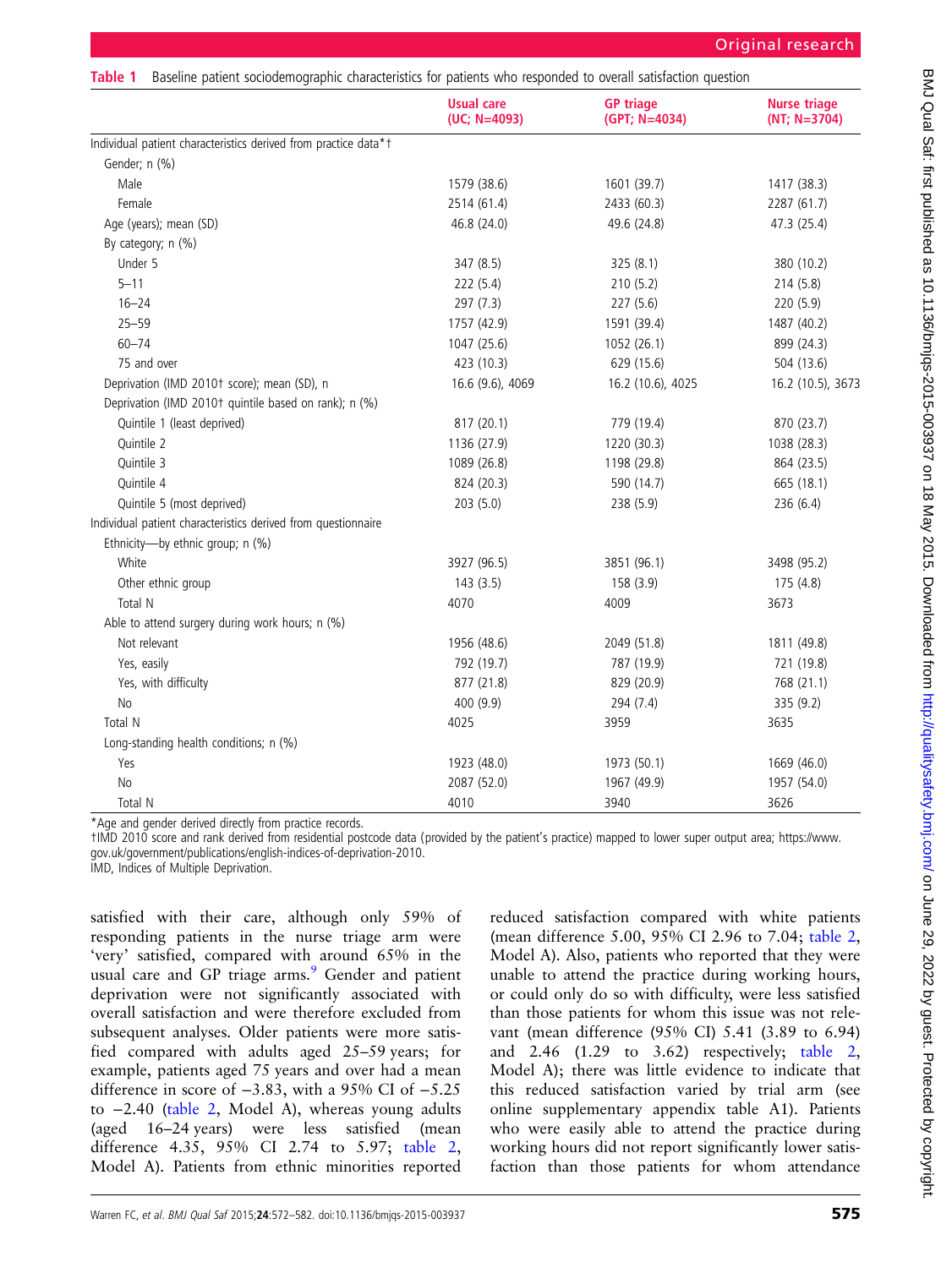<span id="page-4-0"></span>

|                                                                                 |                                                                       | <b>Mean difference in overall</b><br>satisfaction with care* (95% CI) | <b>Global</b><br>p value                |
|---------------------------------------------------------------------------------|-----------------------------------------------------------------------|-----------------------------------------------------------------------|-----------------------------------------|
| Model At: $N=11.343$                                                            |                                                                       |                                                                       |                                         |
| Trial arm                                                                       |                                                                       |                                                                       |                                         |
| Reference; usual care                                                           |                                                                       |                                                                       |                                         |
| GP triage                                                                       |                                                                       | 1.18 $(-0.69 \text{ to } 3.06)$                                       | < 0.001                                 |
| Nurse triage                                                                    |                                                                       | 3.78 (1.88 to 5.69)                                                   |                                         |
| Patient characteristic                                                          |                                                                       |                                                                       |                                         |
| Age (reference: 25-59 years)                                                    |                                                                       |                                                                       |                                         |
| Under 5 years                                                                   |                                                                       | $0.90$ (-0.62 to 2.42)                                                | < 0.001                                 |
| 5-11 years                                                                      |                                                                       | $0.60$ (-1.21 to 2.41)                                                |                                         |
| 16-24 years                                                                     |                                                                       | 4.35 (2.74 to 5.97)                                                   |                                         |
| $60 - 74$ years                                                                 |                                                                       | $-2.70$ ( $-3.81$ to $-1.60$ )                                        |                                         |
| 75 years and over                                                               |                                                                       | $-3.83$ ( $-5.25$ to $-2.40$ )                                        |                                         |
| Ethnic group (reference; white)                                                 |                                                                       |                                                                       |                                         |
| Other ethnic group                                                              |                                                                       | 5.00 (2.96 to 7.04)                                                   | < 0.001                                 |
| Ease of taking time away from work to attend surgery (reference: not relevant‡) |                                                                       |                                                                       |                                         |
| Can take time away from work easily                                             |                                                                       | $-0.63$ ( $-1.75$ to 0.49)                                            | < 0.001                                 |
| Can take time away from work with difficulty                                    |                                                                       | 2.46 $(1.29 \text{ to } 3.62)$                                        |                                         |
| Cannot take time away from work                                                 |                                                                       | 5.41 (3.89 to 6.94)                                                   |                                         |
| Presence of long-standing health condition (reference: none)                    |                                                                       |                                                                       |                                         |
| Long-standing health condition present                                          |                                                                       | 1.83 (0.98 to 2.67)                                                   | < 0.001                                 |
|                                                                                 | <b>Mean difference in overall</b><br>satisfaction with care* (95% CI) | Global<br>p value                                                     | <b>Marginal mean</b><br>value§ (95% CI) |
| Model B¶: N=11 343                                                              |                                                                       |                                                                       |                                         |
| GP triage interaction with ethnicity                                            |                                                                       |                                                                       |                                         |
| Other ethnic group                                                              | $-5.21$ (-10.17 to -0.25)                                             | 0.101                                                                 |                                         |
| Nurse triage interaction with ethnicity                                         |                                                                       |                                                                       |                                         |
| Other ethnic group                                                              | $-1.44$ (-6.41 to 3.52)                                               |                                                                       |                                         |
| Marginal mean values                                                            |                                                                       |                                                                       |                                         |
| Usual care                                                                      |                                                                       |                                                                       |                                         |
| White                                                                           |                                                                       |                                                                       | 11.0 $(9.7 \text{ to } 12.3)$           |
| Other ethnic group                                                              |                                                                       |                                                                       | 18.3 (14.6 to 22.0)                     |
| GP triage                                                                       |                                                                       |                                                                       |                                         |
| White                                                                           |                                                                       |                                                                       | 12.4 (11.1 to 13.7)                     |
| Other ethnic group                                                              |                                                                       |                                                                       | 14.5 (11.0 to 18.1)                     |
| Nurse triage                                                                    |                                                                       |                                                                       |                                         |
| White                                                                           |                                                                       |                                                                       | 14.8 (13.5 to 16.2)                     |
| Other ethnic group                                                              |                                                                       |                                                                       | 20.7 (17.2 to 24.2)                     |

\*Positive mean difference indicates reduced overall satisfaction with care in comparator group; scale 0–100. †Adjusted for practice site, size and practice-level deprivation.

‡Patient does not work, for example, a child or non-working adult.

§Higher value indicates reduced satisfaction; scale 0–100.

¶Adjusted as for Model A, with inclusion of interaction between trial arm and ethnic group.

GP, general practitioner.

during working hours was not relevant. The presence of a long-standing health condition was also significantly associated with reduced satisfaction, but to a small extent. Patients from ethnic minority backgrounds and patients who were unable to take time away from work to attend their surgery during working hours both reported poorer satisfaction of approximately 5 points compared with the relevant reference group.

While there was little evidence for a significant interaction between GP triage and nurse triage compared with usual care and individual sociodemographic characteristics, there was some evidence to indicate an interaction between ethnic group and GP triage only compared with usual care (p value 0.040). Patients from ethnic minorities reported lower satisfaction compared with white patients for all three trial arms, whereas for GP triage, the marginal mean score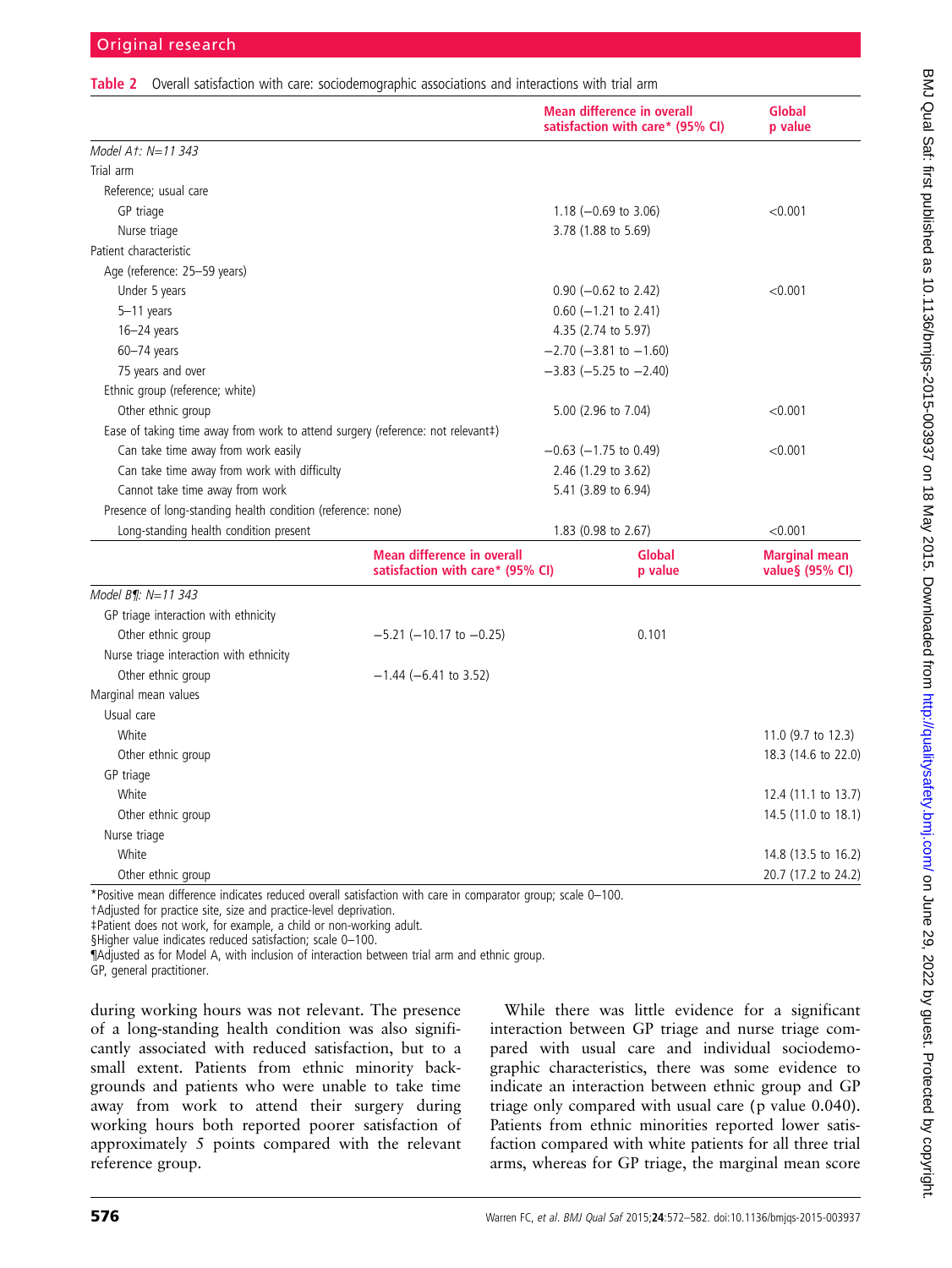was closer to that of white patients ([table 2](#page-4-0), Model B; figure 1A). This interaction between ethnicity and trial arm indicates a different pattern in satisfaction across ethnic groups, whereby white patients reported greatest satisfaction with usual care, followed by GP triage and then nurse triage. In contrast, the pattern seen among patients from ethnic minorities indicated that GP triage was associated with greatest satisfaction, followed by usual care and then nurse triage. The full results of Model A are presented in online supplementary appendix table A1. No other statistically significant interactions were observed between trial arm and sociodemographic or lifestyle factors included in Model A (see online supplementary appendix table A1, Models H–J) or between non-significant sociodemographic characteristics (gender and patient deprivation) when individually added to Model A with the appropriate interaction term (data not presented).

### Ease of getting medical help/advice

Gender and patient deprivation were not significantly associated with this aspect of patient care, and were therefore excluded from subsequent analyses. Patients



Figure 1 Marginal mean values (with 95% CI) across ethnic groups for (A) overall satisfaction with care and (B) ease of getting medical help or advice. \*Lower values indicate higher overall satisfaction with care/greater ease of getting medical help or advice.

in the nurse triage arm reported increased difficulty in obtaining medical help/advice compared with usual care (mean difference 4.81, 95% CI 2.49 to 7.12; [table 3,](#page-6-0) Model C). There was some evidence for an interaction between trial arm and ethnicity (p value 0.079). Patients from ethnic minorities reported relatively greater ease of getting medical help/advice in the GP triage arm (versus usual care) compared with white patients (p value 0.025), although again, patients from ethnic minorities appeared to report poorer absolute scores than white patients across all three trial arms (eg, in the nurse triage arm, the marginal mean score for white patients was 19.9, 95% CI 18.3 to 21.5, compared with 26.0, 95% CI 22.1 to 30.0 for patients from ethnic minorities; [table 3,](#page-6-0) Model D; figure 1B). The full results of Model C are presented in online supplementary appendix table A2. No significant interactions between other patient characteristics included in Model C were observed (see online supplementary appendix table A2, Models K–M); nor were there any significant interactions between trial arm and gender or deprivation when individually added to Model C with the appropriate interaction term (data not presented).

#### Convenience of care

Convenience of care demonstrated slightly different patterns of association with patient characteristics. Although little evidence was found to support an association between gender and convenience of care, strong evidence was found to support an association between patient deprivation and convenience of care (p value 0.001). This association appeared to be driven by increased convenience reported by patients in the most deprived quintile compared with patients in the least deprived quintile (mean difference −4.05, 95% CI  $-6.35$  to  $-1.75$ ; [table 4](#page-7-0), Model E). There was some evidence for an interaction effect between deprivation and trial arm (p value 0.041). This interaction appeared to be driven by lower reported convenience for nurse triage by patients in the less deprived groups (based on marginal mean values; eg, in the usual care arm the marginal mean for patients in the least deprived quintile was 12.8 (95% CI 10.4 to 15.1), in the GP triage arm 14.0 (95% CI 11.5 to 16.6), and in the nurse triage arm 21.3 (95% CI 19.0 to 23.7); supplementary [online appendix](http://qualitysafety.bmj.com/lookup/suppl/doi:10.1136/bmjqs-2015-003937/-/DC1) table A3, Model G), although the global p value (0.130) for the interaction between nurse triage compared with usual care, and deprivation group, was not significant. Some evidence for an interaction between age and trial arm was observed (p value 0.072); the interaction between age and nurse triage only versus usual care had a p value of 0.019. This interaction appeared to be driven by relatively lower convenience reported by patients (or more accurately their parents/guardians) in the 5–11 years age bracket compared with patients aged 25–59 years in the nurse triage arm (marginal mean for patients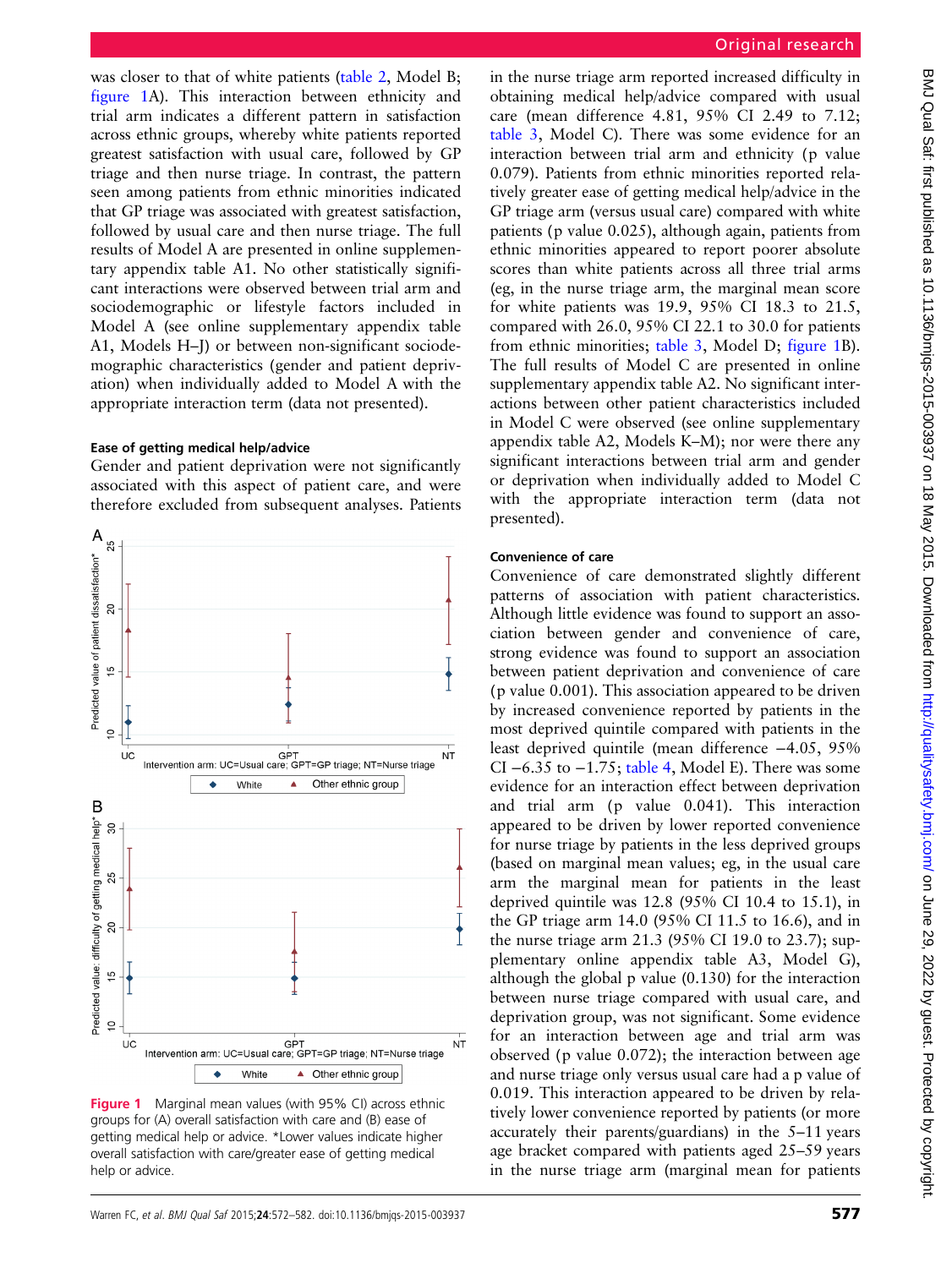<span id="page-6-0"></span>

|  |  |  |  |  | Table 3 Ease of getting medical help or advice: sociodemographic associations and interactions with trial arm |  |  |  |
|--|--|--|--|--|---------------------------------------------------------------------------------------------------------------|--|--|--|
|--|--|--|--|--|---------------------------------------------------------------------------------------------------------------|--|--|--|

|                                                                                 |                                                                                           | Mean difference in ease of getting<br>medical help or advice* (95% CI) | <b>Global</b><br>p value                |
|---------------------------------------------------------------------------------|-------------------------------------------------------------------------------------------|------------------------------------------------------------------------|-----------------------------------------|
| Model Ct: N=10 683                                                              |                                                                                           |                                                                        |                                         |
| Trial arm                                                                       |                                                                                           |                                                                        |                                         |
| Reference; usual care                                                           |                                                                                           |                                                                        |                                         |
| GP triage                                                                       |                                                                                           | $-0.30$ ( $-2.59$ to 1.98)                                             | < 0.001                                 |
| Nurse triage                                                                    |                                                                                           | 4.81 (2.49 to 7.12)                                                    |                                         |
| Patient characteristic                                                          |                                                                                           |                                                                        |                                         |
| Age (reference: 25-59 years)                                                    |                                                                                           |                                                                        |                                         |
| Under 5 years                                                                   |                                                                                           | $1.19$ (-0.47 to 2.86)                                                 | < 0.001                                 |
| $5 - 11$ years                                                                  |                                                                                           | 1.54 $(-0.44 \text{ to } 3.51)$                                        |                                         |
| $16 - 24$ years                                                                 |                                                                                           | 2.59 (0.83 to 4.35)                                                    |                                         |
| $60 - 74$ years                                                                 |                                                                                           | $-3.22$ ( $-4.44$ to $-1.99$ )                                         |                                         |
| 75 years and over                                                               |                                                                                           | $-3.36$ ( $-4.96$ to $-1.76$ )                                         |                                         |
| Ethnic group (reference; white)                                                 |                                                                                           |                                                                        |                                         |
| Other ethnic group                                                              |                                                                                           | 5.86 $(3.60 \text{ to } 8.12)$                                         | < 0.001                                 |
| Ease of taking time away from work to attend surgery (reference: not relevant‡) |                                                                                           |                                                                        |                                         |
| Can take time away from work easily                                             |                                                                                           | $-0.87$ ( $-2.11$ to 0.38)                                             |                                         |
| Can take time away from work with difficulty                                    |                                                                                           | 3.74 (2.46 to 5.03)                                                    | < 0.001                                 |
| Cannot take time away from work                                                 |                                                                                           | 7.65 (5.97 to 9.32)                                                    |                                         |
|                                                                                 | Presence of long-standing health condition (reference: no long-standing health condition) |                                                                        |                                         |
| Long-standing health condition present                                          |                                                                                           | 2.01 (1.07 to 2.94)                                                    | < 0.001                                 |
|                                                                                 | <b>Mean difference in overall</b><br>satisfaction with care* (95% CI)                     | <b>Global p value</b>                                                  | <b>Marginal mean</b><br>value§ (95% CI) |
| Model D¶: N=10 683                                                              |                                                                                           |                                                                        |                                         |
| GP triage interaction with ethnicity                                            |                                                                                           |                                                                        |                                         |
| Other ethnic group                                                              | $-6.29$ ( $-11.78$ to $-0.79$ )                                                           |                                                                        |                                         |
| Nurse triage interaction with ethnicity                                         |                                                                                           | 0.079                                                                  |                                         |
| Other ethnic group                                                              | $-2.78$ ( $-8.28$ to 2.73)                                                                |                                                                        |                                         |
| Marginal mean values                                                            |                                                                                           |                                                                        |                                         |
| Usual care                                                                      |                                                                                           |                                                                        |                                         |
| White                                                                           |                                                                                           |                                                                        | 14.9 (13.3 to 16.5)                     |
| Other ethnic group                                                              |                                                                                           |                                                                        | 23.9 (19.7 to 28.0)                     |
| GP triage                                                                       |                                                                                           |                                                                        |                                         |
| White                                                                           |                                                                                           |                                                                        | 14.9 (13.3 to 16.5)                     |
| Other ethnic group                                                              |                                                                                           |                                                                        | 17.6 (13.6 to 21.6)                     |
| Nurse triage                                                                    |                                                                                           |                                                                        |                                         |
| White                                                                           |                                                                                           |                                                                        | 19.9 (18.3 to 21.5)                     |
| Other ethnic group                                                              |                                                                                           |                                                                        | 26.0 (22.1 to 30.0)                     |

\*Positive mean difference indicates increased difficulty in getting medical help or advice in comparator group; scale 0–100. †Adjusted for practice site, size and practice-level deprivation.

‡Patient does not work, for example, a child or non-working adult.

§Higher value indicates increased difficulty in getting medical help or advice; scale 0–100.

¶Adjusted as for Model C, with inclusion of interaction between trial arm and ethnic group.

GP, general practitioner.

aged 5–11 years 26.7, 95% CI 23.3 to 30.2, for patients aged 25–59 years 18.8, 95% CI 16.9 to 20.8; online supplementary appendix table A3, Model F). The results of Model E are presented in full in online supplementary appendix table A4. No further significant interactions were found between trial arm and sociodemographic and lifestyle factors included in Model E (online supplementary appendix table A4, Models O–Q) or between trial arm and gender when added to Model E with the appropriate interaction term (data not presented).

# **DISCUSSION**

### **Summary**

Based on secondary analyses of a cluster RCT (ESTEEM) that investigated the clinical effectiveness of two telephone triage management systems for patients requesting a same-day consultation with a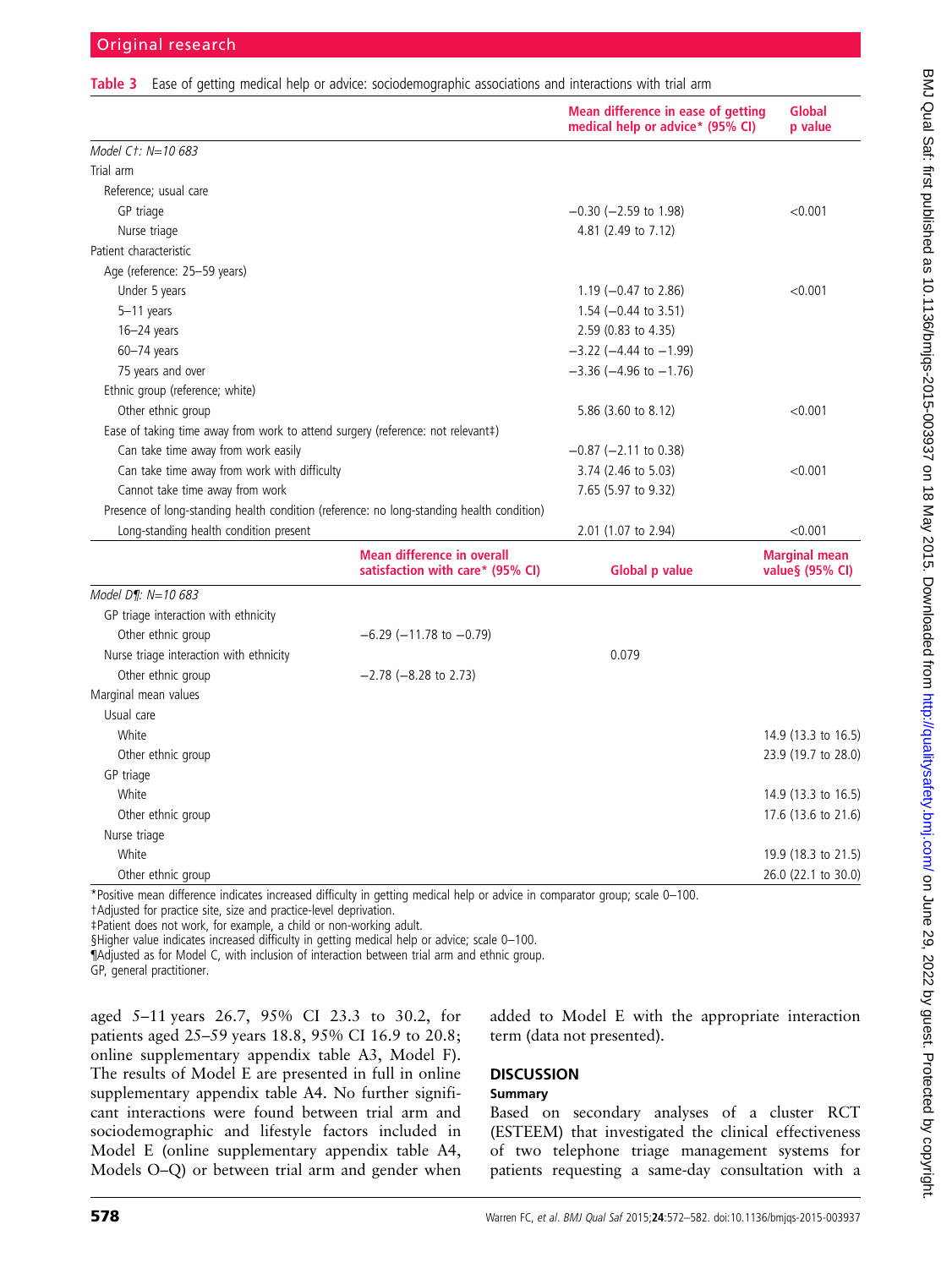# Original research

<span id="page-7-0"></span>

|                                                                                           | <b>Mean difference in convenience</b><br>of care* (95% CI) | <b>Global p value</b> |
|-------------------------------------------------------------------------------------------|------------------------------------------------------------|-----------------------|
| Model Et: $N=11$ 243                                                                      |                                                            |                       |
| Trial arm                                                                                 |                                                            |                       |
| Reference: usual care                                                                     |                                                            |                       |
| GP triage                                                                                 | 1.99 $(-0.49$ to 4.47)                                     | < 0.001               |
| Nurse triage                                                                              | 5.69 (3.19 to 8.20)                                        |                       |
| Patient characteristic                                                                    |                                                            |                       |
| Age (reference: 25-59 years)                                                              |                                                            |                       |
| Under 5 years                                                                             | 3.11 (1.48 to 4.74)                                        |                       |
| $5-11$ years                                                                              | 4.28 (2.35 to 6.21)                                        |                       |
| $16 - 24$ years                                                                           | 4.24 (2.51 to 5.97)                                        | < 0.001               |
| $60 - 74$ years                                                                           | $-3.35$ ( $-4.54$ to $-2.17$ )                             |                       |
| 75 years and over                                                                         | $-2.68$ ( $-4.21$ to $-1.15$ )                             |                       |
| Patient deprivation‡ (reference: Quintile 1; least deprived)                              |                                                            |                       |
| Quintile 2                                                                                | $-1.27$ (-2.54 to <-0.01)                                  |                       |
| Quintile 3                                                                                | $-1.05$ (-2.39 to -0.28)                                   | 0.001                 |
| Ouintile 4                                                                                | $-0.01$ ( $-1.59$ to 1.57)                                 |                       |
| Ouintile 5                                                                                | $-4.05$ (-6.35 to $-1.75$ )                                |                       |
| Ethnic group (reference: white)                                                           |                                                            |                       |
| Other ethnic group                                                                        | 6.36 (4.16 to 8.56)                                        | < 0.001               |
| Ease of taking time away from work to attend surgery (reference: not relevant§)           |                                                            |                       |
| Can take time away from work easily                                                       | $-1.56$ ( $-2.76$ to $-0.36$ )                             |                       |
| Can take time away from work with difficulty                                              | 4.64 (3.39 to 5.89)                                        | < 0.001               |
| Cannot take time away from work                                                           | 9.02 (7.39 to 10.65)                                       |                       |
| Presence of long-standing health condition (reference: no long-standing health condition) |                                                            |                       |
| Long-standing health condition present                                                    | 1.90 (1.00 to 2.81)                                        | < 0.001               |

\*Positive mean difference indicates lower convenience of care in comparator group; scale 0–100.

†Adjusted for practice site, size and practice-level deprivation.

‡IMD 2010 score and rank derived from residential postcode data mapped to lower super output area; [https://www.gov.uk/government/publications/](https://www.gov.uk/government/publications/english-indices-of-deprivation-2010) [english-indices-of-deprivation-2010.](https://www.gov.uk/government/publications/english-indices-of-deprivation-2010)

§Patient does not work, for example, a child or non-working adult.

GP, general practitioner; IMD, Indices of Multiple Deprivation.

 $GP^8$ <sup>9</sup> we sought to explore whether patients' reported experiences of care were associated with their sociodemographic, health, and lifestyle characteristics.

We found little evidence for a significant interaction with regard to overall satisfaction between all three trial arms and sociodemographic groups. However, there was a significant interaction between GP triage only versus usual care and ethnic group with regard to overall patient satisfaction, and between trial arms and ethnic group regarding ease/difficulty of getting medical help or advice. Patients from ethnic minorities, although reporting less positively than white patients on both of these outcomes, reported scores closer to those of white patients when receiving GP triage than when receiving either usual care or nurse triage. A possible explanation for this could be that patients from ethnic minority backgrounds value rapid access to a GP more highly as a driver of satisfaction compared with white patients, and that telephone access is acceptable. However, a similar effect was not found with nurse triage, possibly indicating that rapid

telephone access to a nurse is less acceptable than equivalent access to a GP.

We observed reduced convenience reported by parents/guardians of children aged 5–11 years in the nurse triage arm, which may be due to the inconvenience of waiting for a call back from the nurse at a time when the child is attending school. Patients in the nurse triage arm were also more likely (compared with patients receiving GP triage) to receive triage and then to be called in to the practice for a face-to-face consultation with a GP or nurse. This may be a further source of inconvenience when the child is attending school and the parents/guardians may be at work. There is some evidence to indicate that delays in receiving care and/or uncertainty of what to do while waiting for definitive care may also be a driver of dissatisfaction, $15$  and these issues may be heightened for parents of children in this age range, and are less well addressed by nurse triage than other management approaches.

These analyses indicate that triage systems do not alleviate the difficulties working patients may have in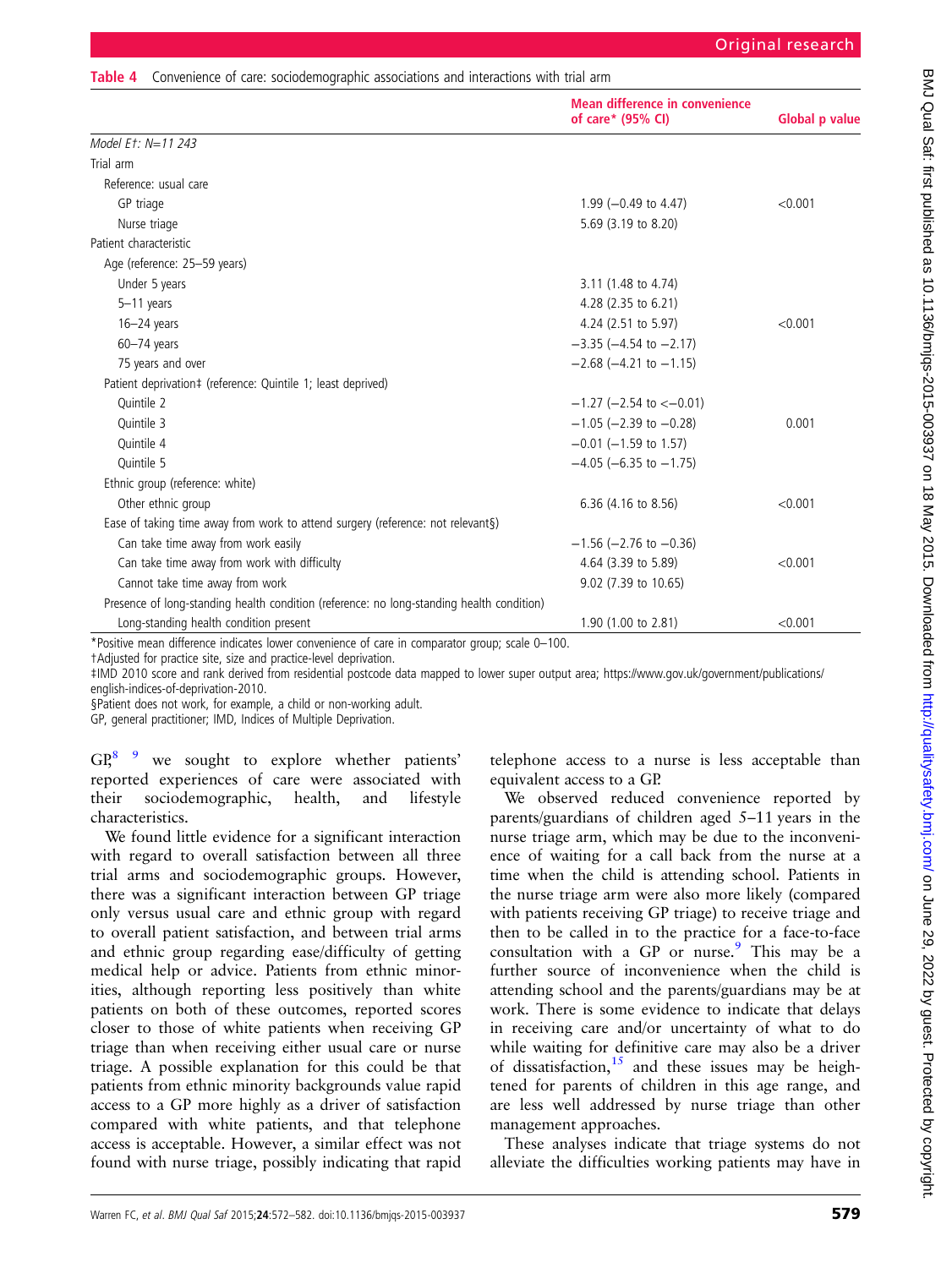obtaining care in a flexible manner. It is possible that the telephone call back approach employed in both triage arms may have been inconvenient for working patients, due to difficulties in receiving calls while travelling to or being at work, for example due to being unable to stop their work to take the call or due to privacy issues in the workplace. The telephone triage took place during regular surgery hours, so this may explain why these outcomes (satisfaction, convenience, and ease of obtaining medical help or advice) did not appear to be more positively reported for patients with difficulty attending their surgery during regular hours in the triage arms.

### Strengths and limitations

ESTEEM was a large multicentre trial, which examined a range of aspects of patient experience. The large size of the trial and availability of data for many patients on a range of health and lifestyle factors as well as sociodemographic factors enabled us to undertake these analyses. Our response rate of 58% is relatively high for this type of patient survey within a general practice setting, for example, by comparison with the annual iterations of GPPS.<sup>[1](#page-9-0)</sup> A survey in the Netherlands suggested that non-response bias was small with regard to overall satisfaction with out-of-hours primary care.<sup>16</sup> Therefore, we felt that our sample was sufficiently large to militate against the use of data imputation methods. However, the ESTEEM trial was not powered to detect interactions with regard to patient satisfaction, and therefore the results of these exploratory analyses should be viewed with caution.

Practices were given a 3-week 'run-in' period to establish the new routine of the triage system, $9$  but we acknowledge that this is a short time for staff and patients to become accustomed to the new approach. It is possible that reduced satisfaction in the triage arms may be due to this period of transition and that patient experience scores may improve as the triage system becomes more familiar to both staff and patients.

For safety reasons, patients were excluded from the trial if they were unable to communicate effectively by telephone, for example due to hearing/ speech difficulties or difficulties with spoken English. In view of this, the reduced satisfaction reported by patients from ethnic minority backgrounds may be less likely (compared with other reports of reduced satisfaction among patients from ethnic minorities<sup>[2](#page-9-0) [17 18](#page-10-0)</sup>) to have arisen due to difficulties with communication in spoken English (although we acknowledge that verbal communication in a second language, even if of a high standard, may be more difficult than communicating in the native language, especially when using the telephone, as visual cues are not available). However, a limitation of these analyses was that due to the small number of patients from minority ethnic

groups, it was necessary to dichotomise ethnic group (into 'white' and 'other ethnic group' categories); hence, we were unable to investigate differences in experience among patients from different ethnic minority groups. The exclusion of patients who were unable to communicate effectively in English using the telephone may have contributed to the small number of patients from ethnic minority backgrounds. Furthermore, we did not elicit information on English language ability, which may have been associated with patient experience.

A further limitation was that we did not collect data regarding the patient's presenting complaint the reason for the patient's initial request for a same-day GP consultation. Hence, we were unable to link satisfaction to the nature and/or severity of the medical problem resulting in the initial same-day consultation request. Such data may have been of particular relevance with regard to patients with a long-standing health condition (although we did not collect any information regarding the nature and/or severity of long-standing health conditions), older patients or children, in terms of trying to understand reasons for reporting their experience of care as they did. Nor did we request patients who were unable to take time away from work (or were able to do so only with difficulty) to report their occupation or typical working hours; such information may have provided insights into the reduced satisfaction among these patients. We did not aim to link patient experience with the timeliness of care or the quality of clinical care received; therefore, we are unable to comment on the potential association between patients' reported experience of care and objective measures of the quality of care.

Participants were requested to report their experience of care received approximately 4 weeks previously. Although this is a relatively short time period, there is a possibility for recall bias, with regard to identifying the specific date in question, and with regard to recalling experience of care, especially if the patient is a frequent attender at his/her practice. For example, older patients may not accurately report health service resource use over a relatively short time frame (less than  $12$  weeks).<sup>[19](#page-10-0)</sup> Such difficulties with recall may also extend to patients' ratings of experience of care.

We acknowledge that these analyses are probably underpowered with regard to detecting interaction effects, despite the use of a more liberal p value of 0.1 (as opposed to 0.05 for the main effects) in assessing statistical significance. By presenting multiple analyses across the three outcomes, there is also a risk of detecting a statistically significant effect by chance. However, given that the p values for statistically significant main effects of patient characteristics were low (<0.001), we believe our interpretation of effects is largely unaffected.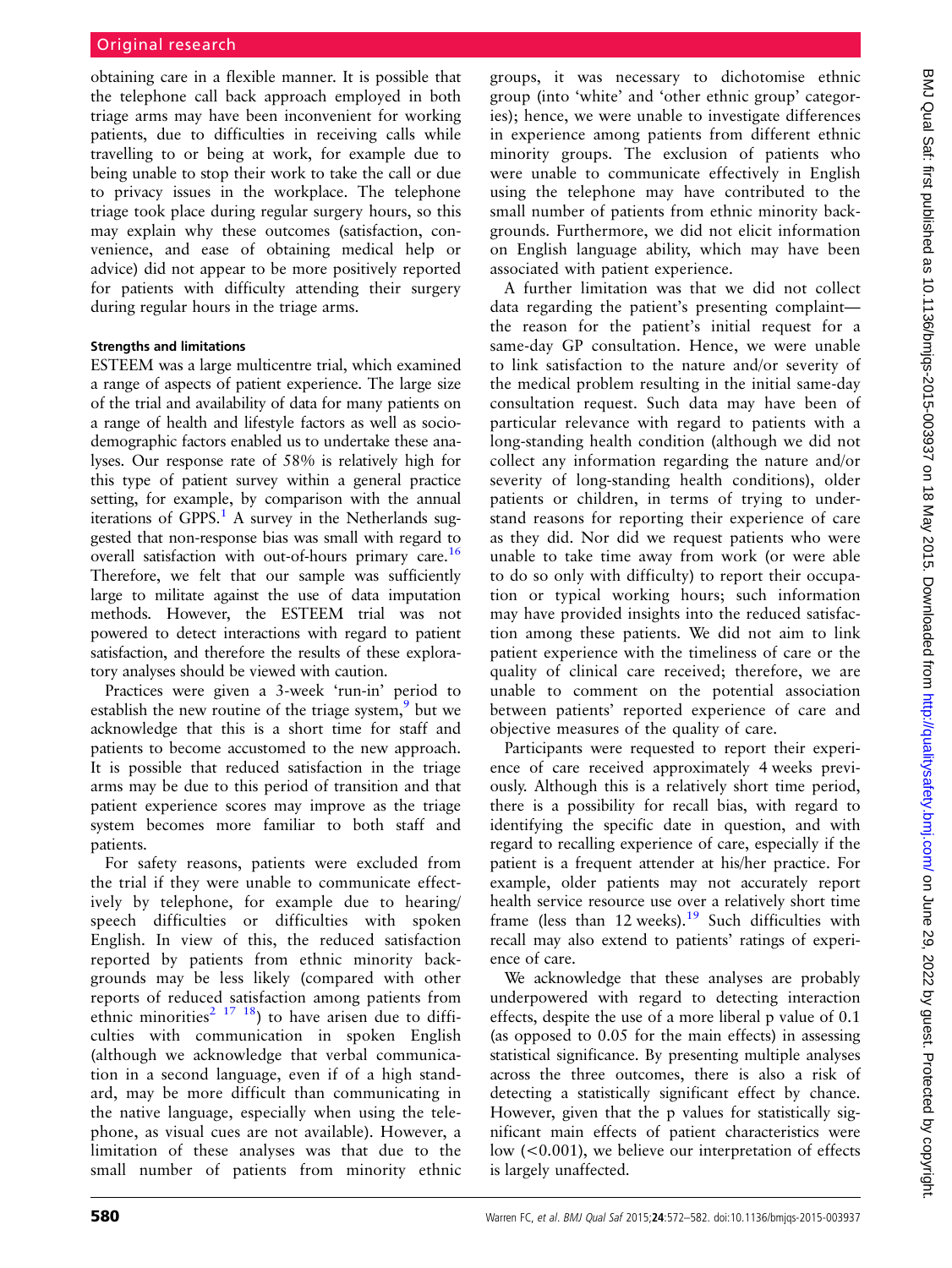#### <span id="page-9-0"></span>Comparison with existing literature

Previous research has identified that certain sociodemographic groups consistently report lower levels of patient satisfaction with primary care services, for example, patients who are young adults or are from ethnic minorities. $2 \frac{17}{17}$  As reported elsewhere, patients in this trial reported significantly reduced overall satisfaction within the nurse triage arm compared with usual care. $89$  We found significantly increased satisfaction among older patients (aged 60–74 years, and 75 years and over), with reduced satisfaction among young adults (16–24 years) and among ethnic minority patients, which is consistent with other research into patient satisfaction, using patient–doctor communication as a proxy for overall satisfaction. $<sup>2</sup>$  The inter-</sup> actions between trial arm and sociodemographic characteristics such as ethnicity, age and deprivation may be due to differences in factors associated with patient evaluation of care across sociodemographic groups.<sup>3</sup>

Our results are consistent with those of an earlier patient survey within general practice, the GP Access Survey, conducted in  $2007-2008.<sup>20</sup>$  $2007-2008.<sup>20</sup>$  That survey found that patient employment status was associated with poorer experience of aspects of access to GP care. Among patients in employment, those patients able to take time away from work to visit their GP reported more positive experience, compared with patients unable to do so. More recently, analyses of data from the English GPPS regarding service users' experience of out of hours GP care have indicated poorer experience among service users who were unable to take time away from work to see a GP during their regular working hours, compared with non-working service users.<sup>[21](#page-10-0)</sup>

#### Implications for practice and research

Provision of timely care within a primary care setting has many challenges, for example due to patients having difficulty in attending consultations during regular general practice hours. Further research is warranted into how best to serve patients whose employment commitments make attendance at their practice during regular general practice hours difficult or impossible; these analyses provided no indication that a telephone triage system improves the experience of such patients. Lower general satisfaction of ethnic minority patients may be best addressed using qualitative methods to better understand the drivers of satisfaction; our results indicate that rapid access to a GP is of importance and this could be pursued further. Any further research in this field would be enhanced by the inclusion of data regarding the specific nature of the request for urgent care, which would provide the opportunity to explore case type/severity with regard to patient satisfaction.

These additional analyses of patient experience data derived from the ESTEEM trial have enhanced our

understanding of patients' experiences of provision of prompt primary care access, including telephone triage approaches. We have identified patient groups whose reported experience of care following a same-day GP consultation request was less positive than comparator groups, specifically patients from ethnic minorities, school-age children and their parents/guardians, and patients who find it difficult to attend a practice consultation during routine hours. These findings may indicate areas for further research into how best to tailor prompt management in primary care to meet the needs of these patients.

Acknowledgements We would like to thank all patients and practices who participated in the ESTEEM trial, and all of our colleagues at the four ESTEEM locations for their support in completing ESTEEM.

Contributors FCW performed the analyses and drafted the first version of the manuscript. RC and EF co-ordinated the trial, and with AV, collected and managed the data. All authors contributed to the development and operationalisation of the ESTEEM trial protocol and to the preparation and drafting of this manuscript. All authors approved the final draft. FCW and JLC act as guarantors of the paper.

Funding This article presents independent research funded by the National Institute for Health Research (NIHR) Health Technology Assessment Programme (project 08/53/15).

Disclaimer The views expressed are those of the authors and not necessarily those of the NHS, the NIHR or the Department of Health. The UK NIHR had no direct involvement in the design and conduct of the study, the collection, management, analysis and interpretation of the data, or in the preparation, review or approval of the manuscript.

Competing interests None declared.

Ethics approval South West No. 2 Research Ethics Committee.

Provenance and peer review Not commissioned; externally peer reviewed.

Open Access This is an Open Access article distributed in accordance with the terms of the Creative Commons Attribution (CC BY 4.0) license, which permits others to distribute, remix, adapt and build upon this work, for commercial use, provided the original work is properly cited. See:<http://creativecommons.org/licenses/by/4.0/>

### **REFERENCES**

- 1 NHS England. General Practice Patient Survey. [http://www.](http://www.gp-patient.co.uk/) [gp-patient.co.uk/](http://www.gp-patient.co.uk/) (accessed 19 Dec 2014).
- 2 Lyratzopoulos G, Elliott M, Barbiere J, et al. Understanding ethnic and other socio-demographic differences in patient experience of primary care: evidence from the English General Practice Patient Survey. [BMJ Qual Saf](http://dx.doi.org/10.1136/bmjqs-2011-000088) 2012;21:21-9.
- 3 Paddison CAM, Abel GA, Roland MO, et al. Drivers of overall satisfaction with primary care: evidence from the English General Practice Patient Survey. Health Expect 2013. doi:10.1111/hex.12081 [epub ahead of print 30 May 2013].
- Bunn F, Byrne G, Kendall S. The effects of telephone consultation and triage on healthcare use and patient satisfaction: a systematic review. Brit J Gen Prac 2005;55:956–61.
- 5 Stirewalt CF, Linn MW, Godoy G, et al. Effectiveness of an ambulatory care telephone service in reducing drop-in visits and improving satisfaction with care. [Med Care](http://dx.doi.org/10.1097/00005650-198207000-00009) 1982;20:739–48.
- McKinstry B, Walker J, Campbell C, et al. Telephone consultations to manage requests for same-day appointments: